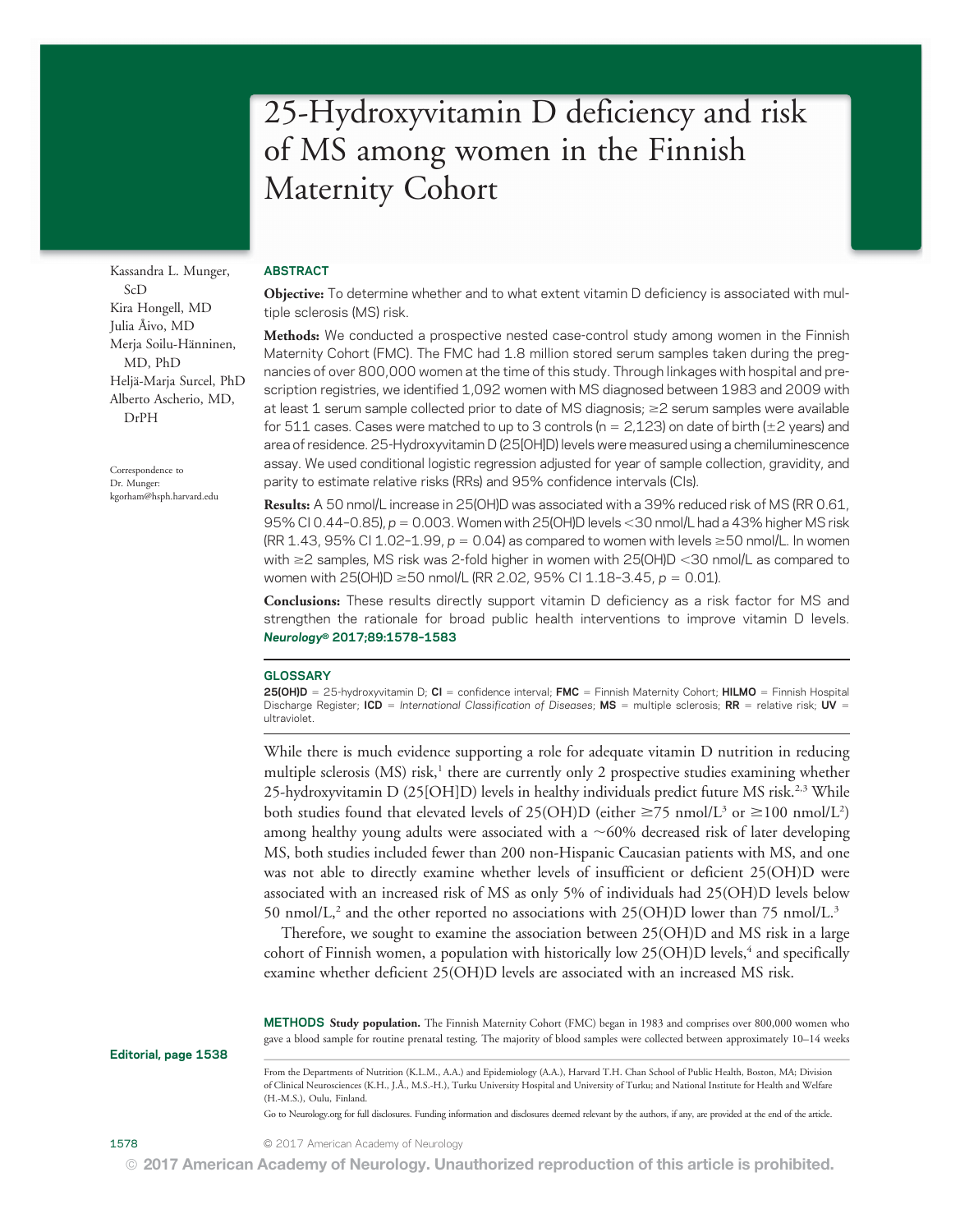

levels by calendar year of sample collection. \*Only 1 sample collected in 2009.

gestation and the leftover serum has been stored at  $-25^{\circ}$ C by the Finnish National Institute for Health and Welfare in Oulu, Finland. There are over 1.8 million serum samples stored in the biorepository, covering over 95% of all pregnancies in Finland since 1983.

Standard protocol approvals, registrations, and patient consents. This study was approved by the data protection authorities at the National Institute for Health and Welfare and by the Regional Ethics Committee of the Northern Ostrobothnia Hospital District and by the Office of Human Research Administration at the Harvard T.H. Chan School of Public Health. Since 2002, informed consent has been collected from mothers to store the samples for research purposes; use of samples collected prior to 2002 for research purposes is allowed under Finnish law.

Case ascertainment and control selection. Permissions were obtained to link the FMC database to the Finnish Hospital Discharge Register (HILMO) to identify women in the FMC who have received a diagnostic code for MS or a related disease (ICD-10 code G35, G36, H46; ICD-9 and ICD-8 codes 340, 341, 367, 377) between 1983 and 2009. HILMO includes both inpatient (since 1967) and outpatient (since 1998) neurologic visits, as well as patients in longer-term care institutions (since 1994). In Finland, the majority of patients with MS are diagnosed via visit to an inpatient clinic where they are evaluated by neurologists. However, to capture MS cases that may not be listed in HILMO, we also linked the FMC database with the registry of the Social Insurance Institution of Finland (Kela), which contains information on prescription drug reimbursements, including those for MS disease-modifying therapies. In order to be eligible for an MS disease-modifying drug prescription reimbursement, the patient must have a certificate from a doctor confirming MS diagnosis. We identified 1,264 women in the FMC who were listed in HILMO or Kela as having been diagnosed with MS between 1983 and 2009. For 1,252, we had either a medical record or Kela confirmation of the diagnosis. Medical records were available and reviewed for 612 women; all but 5 were clinically confirmed after review. Cases occurring prior to 2001 were confirmed using the Poser criteria<sup>5</sup> and those in 2001 or later were confirmed using the McDonald criteria.<sup>6</sup> For the remaining 640 women, medical records were not available, but the Kela registry listed them as having received disease-modifying therapy for MS. The date of MS diagnosis was set as the earliest diagnosis date recorded in HILMO, Kela, or the medical records. Date of MS onset was only available for the cases confirmed via medical record review and this date was used as the index date to identify serum samples in the FMC collected prior to onset. For Kela-confirmed cases, the date of diagnosis was used.

Each patient with MS was matched to up to 3 controls on birth date  $(\pm 2$  years) and area of residence (postal code:  $<$ 10000, 10000 to  $<$ 30000, 30000 to  $<$ 50000, 50000 to 91000,  $>$ 91000). At least 1, and up to 3, serum samples were available from pregnancies occurring prior to MS diagnosis. There were a total of 6,200 serum samples available from 1,092 cases and 2,123 controls. Two or more serum samples were available from 511 cases and 831 matched controls.

25(OH)D measurement. Serum 25(OH)D levels were measured in all prediagnostic case and control samples using a chemiluminescence microparticle immunoassay and an Architect i2000SR automatic analyzer (Abbott Diagnostics, Abbott Park, IL). The overall assay coefficient of variation calculated from duplicate samples with repeated measures of 25(OH)D was 2.5%. The serum samples were assayed in 2 batches ( $n = 3,354$ )

Neurology 89 October 10, 2017 1579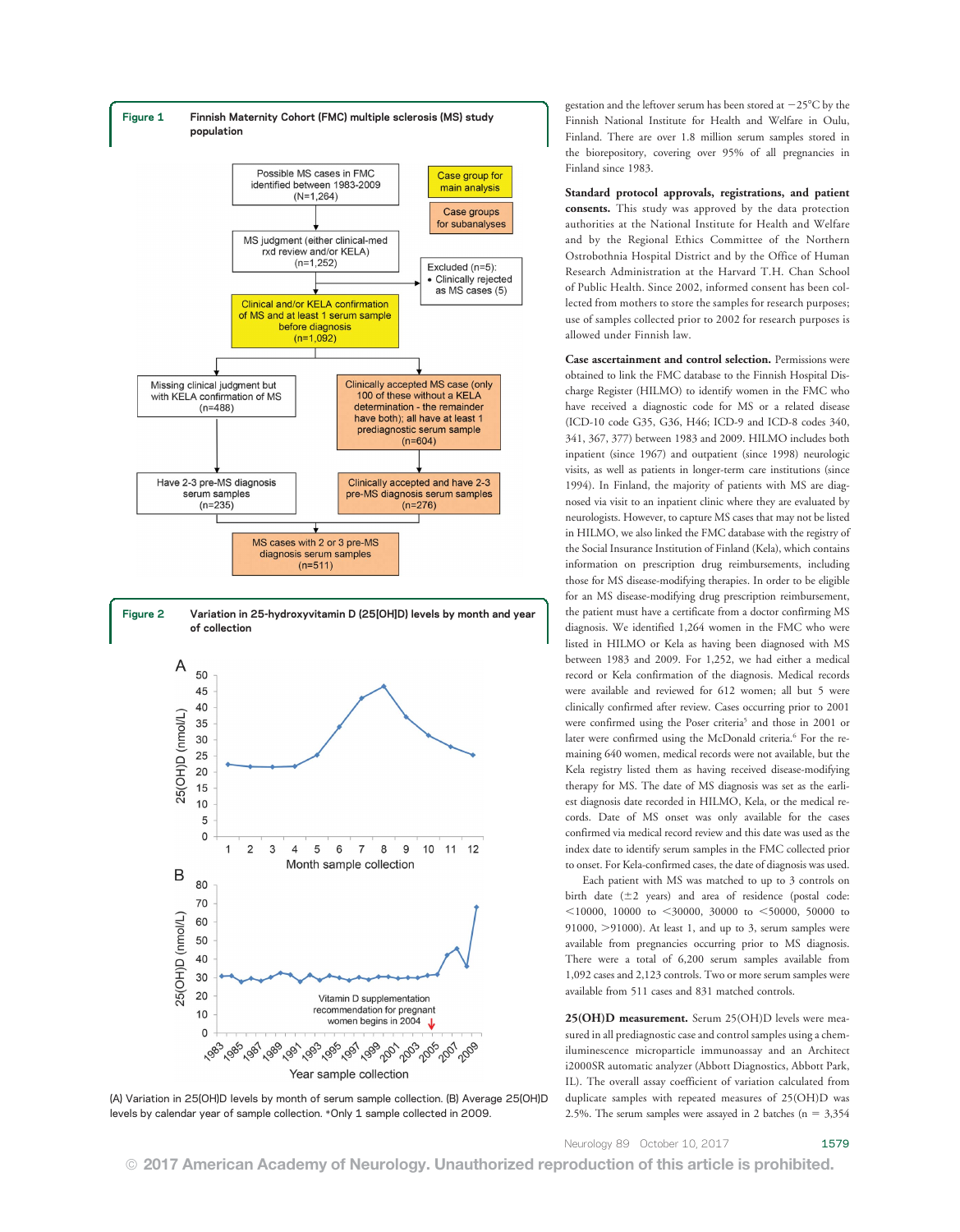|                                          | Table                                                          | Characteristics of patients with multiple sclerosis (MS) and matched<br>controls: Finnish Maternity Cohort |                         |                         |
|------------------------------------------|----------------------------------------------------------------|------------------------------------------------------------------------------------------------------------|-------------------------|-------------------------|
|                                          |                                                                |                                                                                                            | <b>Patients with MS</b> | <b>Matched controls</b> |
|                                          | No.                                                            |                                                                                                            | 1,092                   | 2,123                   |
|                                          | Age at MS diagnosis, y, mean (SD)                              |                                                                                                            | 37(7.1)                 | <b>NA</b>               |
|                                          | Age at sample collection, y, mean (SD)                         |                                                                                                            | 28.1 (5.1)              | 27.7(5.0)               |
|                                          | Years between sample collection and<br>MS diagnosis, mean (SD) |                                                                                                            | 9.3(5.6)                | <b>NA</b>               |
|                                          |                                                                | 25(OH)D, nmol/L, mean (SD)                                                                                 | 29.7 (12.3)             | 31.1 (13.4)             |
| 25(OH)D, nmol/L, %                       |                                                                |                                                                                                            |                         |                         |
|                                          | $30$                                                           |                                                                                                            | 631 (57.8)              | 1103 (52.0)             |
|                                          | 30 to $< 50$                                                   |                                                                                                            | 396 (36.3)              | 860 (40.5)              |
|                                          | >50                                                            |                                                                                                            | 65 (6.0)                | 160 (7.5)               |
| Gravidity, n (%) <sup>a</sup>            |                                                                |                                                                                                            |                         |                         |
|                                          | 1                                                              |                                                                                                            | 560 (51.3)              | 603 (28.4)              |
|                                          | $\overline{2}$                                                 |                                                                                                            | 212 (19.4)              | 578 (27.2)              |
|                                          | $3+$                                                           |                                                                                                            | 192 (17.6)              | 644 (30.3)              |
| Parity, n (%) <sup>a</sup>               |                                                                |                                                                                                            |                         |                         |
|                                          | 0                                                              |                                                                                                            | 651 (59.6)              | 763 (35.9)              |
|                                          | $\mathbf{1}$                                                   |                                                                                                            | 180 (16.5)              | 631 (29.7)              |
|                                          | $2+$                                                           |                                                                                                            | 140 (12.8)              | 453 (21.3)              |
| Region of residence, n (%) <sup>b</sup>  |                                                                |                                                                                                            |                         |                         |
|                                          | South                                                          |                                                                                                            | 281 (25.7)              | 518 (24)                |
|                                          | Southwest                                                      |                                                                                                            | 183 (16.8)              | 355 (16.5)              |
|                                          | South central                                                  |                                                                                                            | 162 (14.8)              | 315 (14.6)              |
|                                          |                                                                | Central-southeast                                                                                          | 390 (35.7)              | 746 (34.6)              |
|                                          | <b>North</b>                                                   |                                                                                                            | 76 (7)                  | 144 (7)                 |
| Year serum collected, n (%) <sup>c</sup> |                                                                |                                                                                                            |                         |                         |
|                                          | 1983-1992                                                      |                                                                                                            | 1,187 (63.6)            | 2,927 (67.6)            |
|                                          |                                                                |                                                                                                            |                         |                         |

Abbreviation:  $25(OH)D = 25-hydroxyvitamin D$ .

 $a$  Does not sum to total due to missing values (gravidity: no. missing  $= 128$  cases, 298 controls; parity: no. missing  $= 121$  cases, 276 controls).

 $\geq$ 2003 82 (4.4) 178 (4.1)

 $b$  Grouped by area postal codes: south: <10000; southwest: 10000 to <30000; south central: 30000 to <50000; central-southeast: 50000 to 91000; north: >91000. <sup>c</sup> Number of samples.

> and  $n = 2,846$ ) about 1 year apart. As such, 320 calibration samples in which 25(OH)D was measured in the first batch were also included in the second batch. The repeated measures of 25 (OH)D level in these samples were highly correlated ( $r = 0.98$ ). We calibrated the 25(OH)D levels in the study samples by regressing the 25(OH)D levels measured in the second assay on those in the first assay in the calibration samples. We used the resulting linear regression equation to then calibrate the 25(OH) D measured in the first batch to those in the second. We created age- and seasonally adjusted 25(OH)D levels by regressing the measured levels on the periodic function  $(-\sin[2\pi X/12] - \cos$  $[2\pi X/12]$ ), where X is the month of sample collection, and age at sample collection, as previously described.<sup>2</sup>

> Statistical analysis. The main analyses included all 1,092 MS cases and 2,123 age- and residence area–matched controls. For women with more than one 25(OH)D measurement, we

averaged their levels across samples as an estimate of their longer-term 25(OH)D exposure. 25(OH)D exposure was modeled in 3 ways: (1) continuous; (2) in a priori defined categories of  $\leq$ 30 nmol/L, 30 to  $\leq$ 50 nmol/L, and  $>$ 50 nmol/L, each representing deficient, insufficient, and sufficient 25(OH)D levels, respectively; and (3) quintiles that were derived from the distribution of 25(OH)D among the controls. Conditional logistic regression models were used to estimate the relative risks and 95% confidence intervals (CIs). In addition to the matching factors, multivariate models were adjusted for time of sample collection (number of samples collected during or after the 2004 recommendation that pregnant women use a vitamin D supplement), $4$  total gravidity (1, 2,  $\geq$ 3), and parity (0, 1,  $\geq$ 2). The missing indicator method was used to model gravidity and parity for women missing information on these covariates in order to retain all observations in the analyses. Tests for linear trends across the a priori defined categories and quintiles were conducted by assigning the median 25(OH)D value for each category/quintile to all cases/ controls in that category and modeling the median 25(OH)D as a linear variable. In sensitivity analyses, we restricted to MS cases with clinical confirmation (via medical record review) of MS ( $n = 604$ ) and to MS cases with more than one 25(OH)D measurement from multiple pregnancies prior to diagnosis ( $n =$ 511) and their matched controls (figure 1). To evaluate whether the associations between 25(OH)D and MS varied by season, samples were categorized by month of collection into months of high ultraviolet (UV) light (May through October,  $n = 800$ cases/1,740 controls) or low UV light (November through April,  $n = 764$  cases/1,677 controls). Women with samples collected in both high and low UV months will be in both analyses and we averaged 25(OH)D levels for women with more than one sample collected within the high or the low UV month period. Unconditional logistic regression adjusting for the age and geographic location, as well as the other factors listed above, was used to estimate relative risks (RRs) and 95% CIs associated with 50 nmol/L increases in 25(OH)D in the UV-specific analysis.

RESULTS 25(OH)D levels exhibited the expected seasonal distribution (figure 2A), but the yearly 25(OH)D averages were remarkably stable between 1983 and 2004, the year when Finland formally recommended pregnant women take vitamin D supplements (figure 2B).

Women who developed MS had average prediagnostic serum 25(OH)D levels 1.3 nmol/L lower than controls; over half of patients and controls had deficient levels of  $25(OH)D \leq 30$  nmol/ L), and over one-third of patients and controls had insufficient levels  $(30 \text{ to } < 50 \text{ nmol/L})$  (table). Only 6 patients and 9 controls had 25(OH)D levels  $\geq$ 75 nmol/L, and of these, only 1 patient and 2 controls had levels  $\geq$ 100 nmol/L. Among the 604 patients with MS with medical record confirmation, there was an average of 9.5 years between first sample collection and recorded date of MS diagnosis.

In multivariate-adjusted analyses including all cases and controls, a 50 nmol/L increase in 25(OH) D was associated with a 39% reduced risk of MS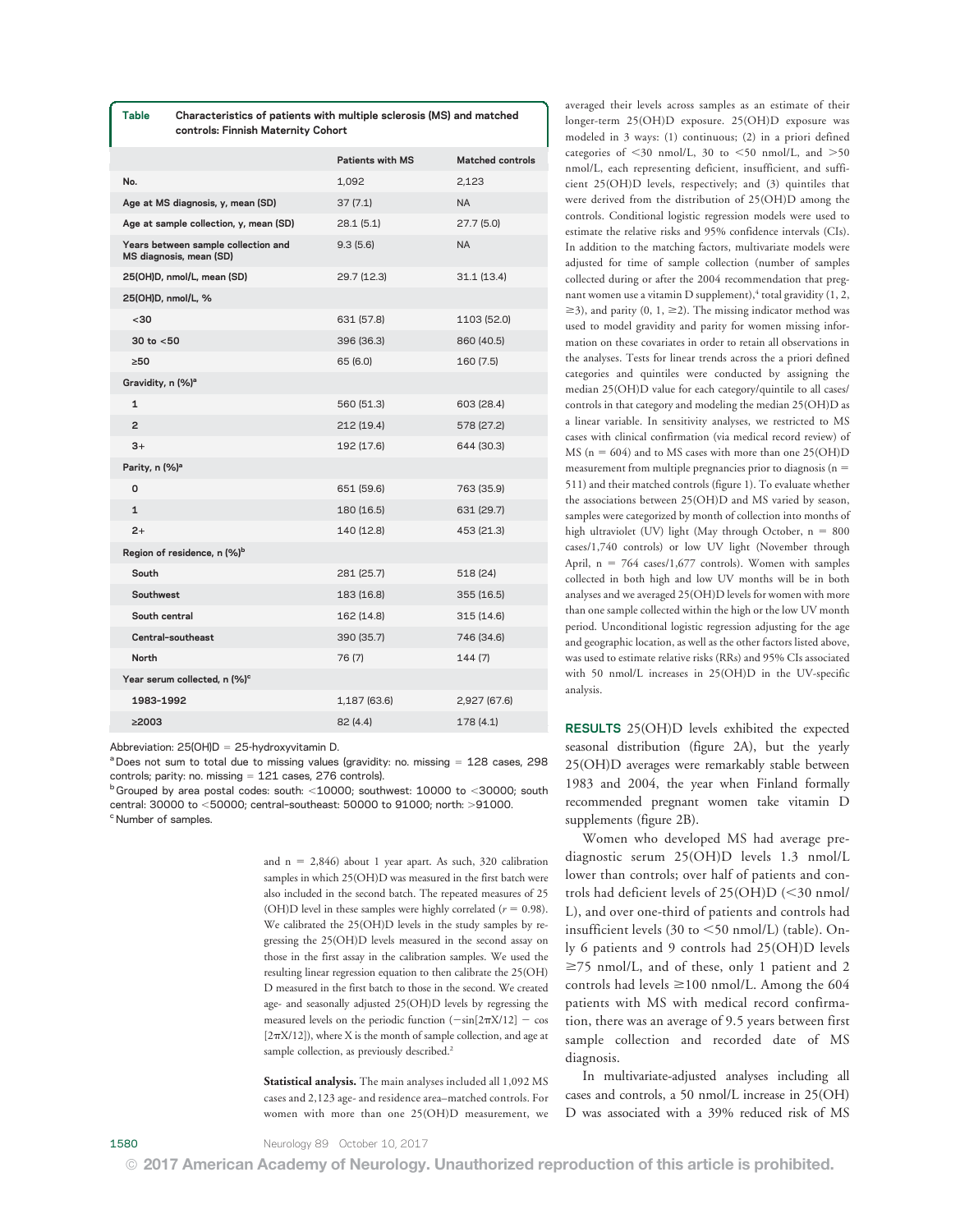

(A) Relative risk for MS in women in the Finnish Maternity Cohort (FMC) by a priori category of 25(OH)D in all cases and matched controls. (B) Relative risk for MS in women in the FMC by a priori category of 25(OH)D in all cases and matched controls with 2 or more samples. Error bars indicate 95% confidence intervals.



Relative risk for MS in women in the Finnish Maternity Cohort by quintiles of 25(OH)D in all cases and matched controls. Error bars indicate 95% confidence intervals.

(adj RR 0.61, 95% CI 0.44–0.85,  $p = 0.003$ ). Compared to women with  $25(OH)D$  levels  $\geq 50$  nmol/L, women with levels  $\leq$ 30 nmol/L (deficient) had a 43% increased risk of MS (figure 3A), and compared to women with insufficient levels (30 to  $<$ 50 nmol/L), 25(OH)D-deficient women had a 27% increased MS risk (adj RR 1.27, 95% CI 1.07–1.50,  $p = 0.005$ ). In quintile analyses, women with extreme deficiency (bottom 2 quintiles 25[OH] D  $\leq$ 26.8 nmol/L) had a 53%–66% increased risk of MS as compared to women in the top quintile  $(25[OH]D \ge 41$  nmol/L), and the overall trend of increasing MS risk with decreasing 25(OH)D was statistically significant (figure 4). Similar inverse associations between serum 25(OH)D and MS risk were observed in analyses stratified by season of blood collection. The RR associated with a 50 nmol/L increase was 0.71, 95% CI 0.52–0.95,  $p = 0.02$ , using serum samples collected in high UV months (May through October) and RR 0.65, 95% CI 0.43-0.98,  $p =$ 0.04, in low UV months (November through April).

Risk estimates in analyses restricted to 511 MS cases and matched controls with 2 or more serum samples prior to diagnosis were stronger with a 50 nmol/L increase in 25(OH)D associated with a 41% reduced risk of MS (adj RR 0.59, 95% CI 0.34–1.03,  $p = 0.07$  and 25(OH)D levels  $<$ 30 nmol/L with a 2-fold increase in MS risk as compared to levels  $\geq$  50 nmol/L (figure 3B). In quintile analyses, women in the bottom 2 quintiles  $(<26.8$  nmol/L) had a 37%–87% increased risk of MS as compared to women in the top quintile of  $25(OH)D \approx 41 \text{ nmol/L}$ : Q1 vs Q5: RR 1.37, 95% CI 0.89–2.12; Q2 vs Q5: RR 1.87, 95% CI 1.25–2.79;  $p$  trend = 0.03). Results among women with MS confirmed by medical record review and their matched controls were similar (data not shown).

DISCUSSION This study of reproductive age Finnish women is the largest longitudinal investigation to date to directly assess whether levels of vitamin D in healthy individuals predict their risk of developing MS. In analyses based on women with 2 or more measurements of 25(OH)D levels, which are less affected by random variations than those based on a single measurement, we found a 2-fold increase in MS risk when comparing women who were vitamin D deficient  $(25[OH]D < 30$  nmol/L) with those with adequate vitamin D levels  $\geq$  50 nmol/L. While we were not able to directly assess MS risk with elevated 25(OH)D levels given that only 15 individuals had  $25(OH)D \ge 75$  nmol/L, our results are consistent with a linear association of 25(OH)D and MS risk with decreasing risk as levels of 25(OH)D rise. These results complement and expand those of 2 prior prospective studies of similar design, one

Neurology 89 October 10, 2017 1581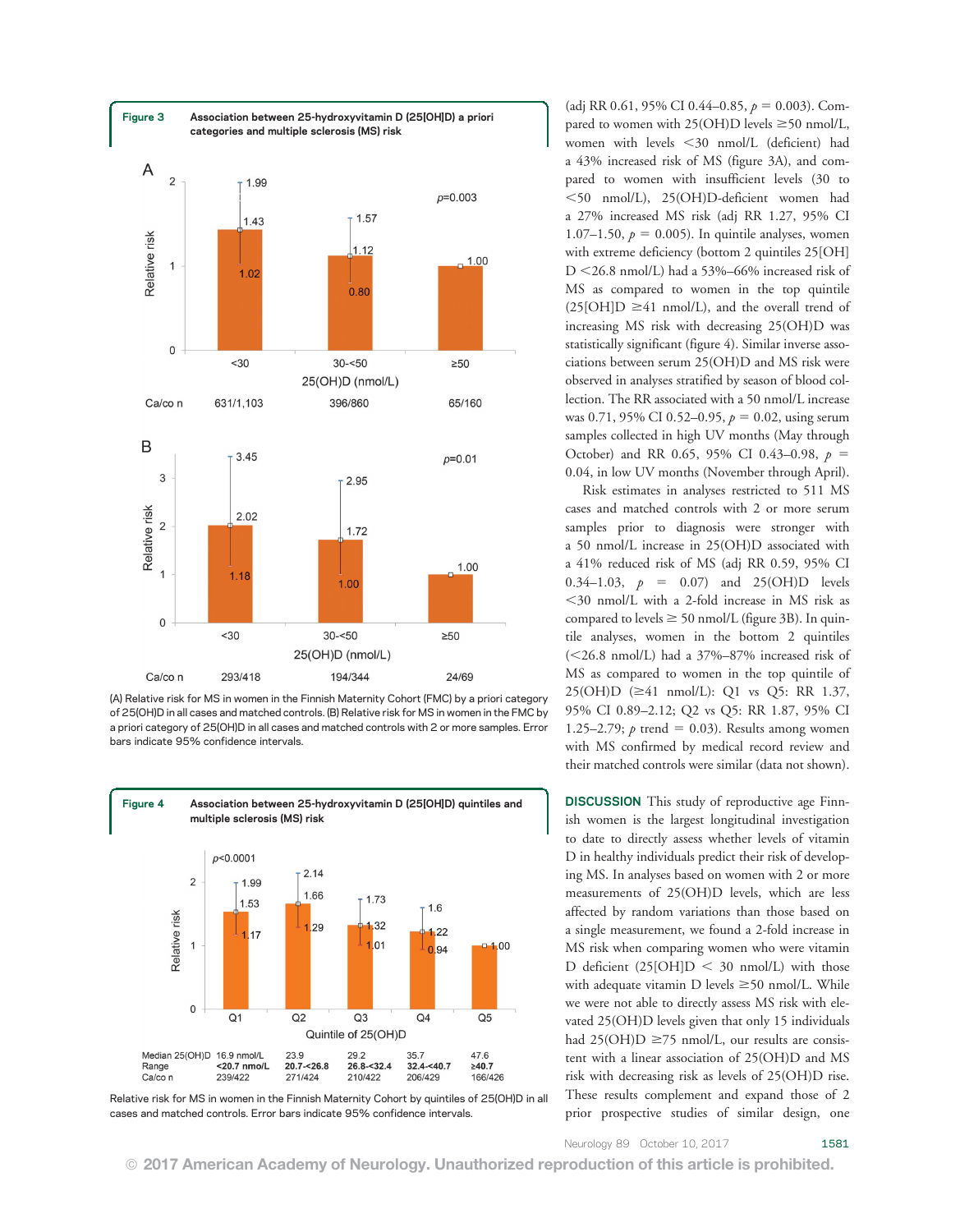conducted in the United States among 148 non-Hispanic white patients with MS and 296 controls in the US military,<sup>2</sup> and the other among 192 patients and 384 controls residing in northern Sweden.3 In both studies, elevated levels of 25(OH)D (above 75 or 100 nmol/L) were associated with a 60% reduced risk of MS. However, neither study reported the effects of vitamin D insufficiency or deficiency. In the US study, too few individuals had insufficient or deficient 25(OH)D levels (only  $5\% \leq 50$  nmol/L) to directly assess this question (average 25[OH]D in non-Hispanic white participants was  $75 \text{ nmol/L}$ ,<sup>2</sup> and in the Swedish study,<sup>3</sup> while overall mean 25(OH)D levels were lower (40 nmol/L), investigators reported not finding any associations between 25(OH)D levels and other "predefined 25(OH)D strata," but they did not report specific findings.

Our findings suggest that correcting vitamin D deficiency among reproductive age women may reduce their future risk of developing MS. In a previous study in this cohort,<sup>7</sup> we found that maternal vitamin D deficiency during pregnancy was associated with about a 2-fold increased risk of MS in the offspring, and a Danish study<sup>8</sup> found low neonatal 25(OH)D levels were associated with an increased MS risk in adulthood, suggesting that correcting maternal vitamin D deficiency during pregnancy may also reduce the risk of MS in the offspring. What is less clear, however, is what, if any, specific recommendation with regards to timing of vitamin D supplementation can be made. It is possible that individuals with sufficient levels  $(\geq 50 \text{ nmol/L})$  of 25(OH)D had behavior practices, such as regularly using supplements, that they or their children followed for many years. More research on the benefits of timing and optimal dose of vitamin D supplementation on MS risk are needed, but striving to achieve vitamin D sufficiency over the life course will likely have multiple health benefits.

Strengths of our study include a large, nested casecontrol sample, with over 1,000 patients with MS and 2,000 controls, drawn from a well-defined population-based cohort of Finnish women, and the utilization of the national HILMO and Kela registries to identify MS cases, an approach that minimizes selection bias. Further, serum samples were collected on average 9.3 years prior to the MS diagnosis, reducing reverse causation as an explanation of our results. Serum samples were collected from the majority of mothers during the first trimester of pregnancy at  $\sim$ 10–14 weeks gestation. While vitamin D metabolism changes to meet the vitamin D and calcium needs of both the mother and fetus,<sup>9</sup> longitudinal studies of 25(OH)D in pregnant women and comparisons of 25(OH)D in pregnant and nonpregnant women suggest that 25(OH)D levels during the first

trimester are reflective of nonpregnancy 25(OH)D levels.4,10 Some limitations of this study to consider include the inability to adjust for other MS risk factors such as body mass index in early life, Epstein-Barr virus infection, smoking, and human leukocyte antigen status, but previous work suggests these are probably not major confounders of the vitamin D–MS association.<sup>11–13</sup> Further, the majority of the women in the FMC are Caucasian, and as such, our results may not be generalizable to women of other race groups. We do not have specific information on individual race/ethnicity and other demographic variables such as education level were not available. Previous findings of a decreased MS risk with increasing 25(OH)D levels has held for both men and women, $2,3$  so vitamin D deficiency may also increase risk of MS in men, but this requires separate study. Finally, it should be noted that although the assay that we used to assess serum 25(OH)D levels is highly reliable, and thus the ranking of women according to their vitamin D status is likely accurate, there are variations in absolute 25(OH)D levels across methods and within methods across different laboratories.14 These potential variations should be considered when comparing absolute 25(OH)D levels across different studies.

Our results further support and extend those of previous prospective studies of 25(OH)D levels in young adults and risk of MS, and suggests that many individuals are exposed to an increased MS risk that could be reduced by broad population-based programs to prevent vitamin D deficiency.

#### AUTHOR CONTRIBUTIONS

K.L. Munger contributed to the design of the study, obtaining funding, statistical analysis, and writing the first draft of the manuscript. K. Hongell contributed to data collection and critical editing of the manuscript. J. Åivo contributed to data collection and critical editing of the manuscript. M. Soilu-Hänninen contributed to the design of the study, data collection, and critical editing of the manuscript. H.-M. Surcel contributed to the design of the study, obtaining funding, data collection, and critical editing of the manuscript. A. Ascherio contributed to the design of the study, obtaining funding, statistical analysis, and critical editing of the manuscript.

#### ACKNOWLEDGMENT

The authors thank Leslie Unger for technical assistance and Dr. Marja-Liisa Sumelahti, MD, PhD, and Professor Anne Remes, MD, PhD, for assistance with MS case ascertainment.

#### STUDY FUNDING

This study was funded by the National Institute of Neurological Disorders and Stroke (NIH R01 NS073633, PI: Ascherio). The funding agency had no role in the design and conduct of the study, collection, management, analysis, and interpretation of the data, preparation, review, or approval of the manuscript, or the decision to submit the manuscript for publication.

#### **DISCLOSURE**

K. Munger has received grant funding from the National Multiple Sclerosis Society. K. Hongell and J. Åivo report no disclosures relevant to the